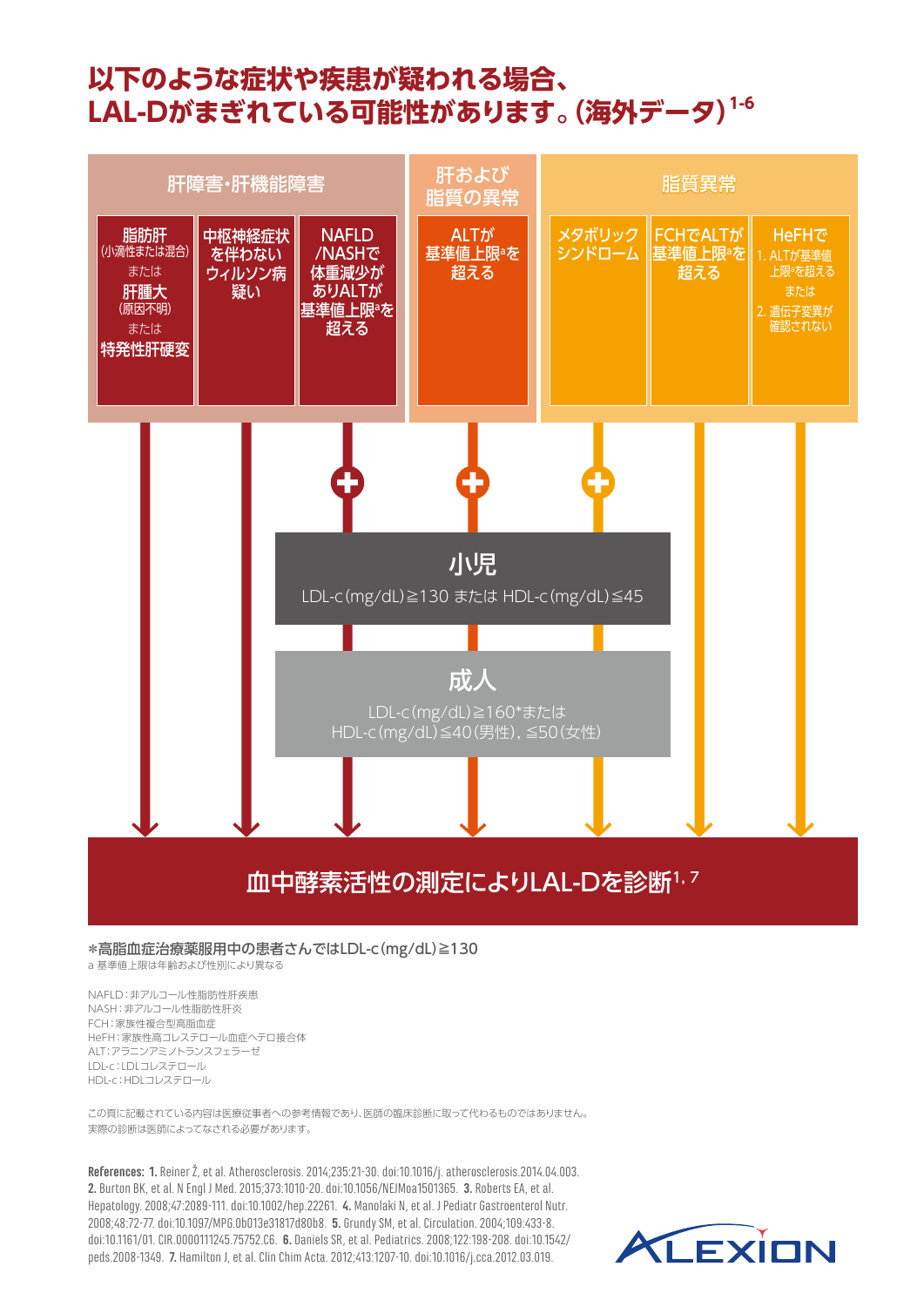## **LAL-Dでは肝疾患が急速に進行し、早期に死亡に至る可能性が** 1.0 **b あります。1-5** 0.8 Proportion of survival and contact the contact of the contact of survival and contact of the contact of the contact of the contact of the contact of the contact of the contact of the contact of the contact of the contact o

乳児LAL-D患者さんでは、生後12ヵ月以内におよそ90%が死亡に至っています。(海外データ)<sup>1</sup>



a 2歳未満でLAL-Dと診断された患者さん35例についてカルテ抽出により後ろ向き解析を行った(生後6ヵ月以内に成長障害が認められたのは26例、認められなかったのは9例)。1 b プロトコールでは生存患者さんの組み入れを許容したが、全ての患者さんは死亡していた。1

• 乳児LAL-D患者さんでは重篤な成長障害・肝線維症・肝硬変を合併し、 生存期間の中央値は3.7ヵ月でした。1

LAL-Dの患者さんは、早期における重篤な合併症および死亡のリスクを有しています。1-3

**References: 1.** Jones SA, et al. Genet Med [published online August 27, 2015]. doi:10.1038/gim.2015.108. **2.** Data on file, Alexion Pharmaceuticals. **3.** Bernstein DL, et al. J Hepatol. 2013;58:1230-43. doi:10.1016/j. jhep.2013.02.014. **4.** Alkhouri N, et al. Liver Int. 2013;33:79-85. doi:10.1111/liv.12024. **5.** Angulo P, et al. Hepatology. 1999;30:1356-62. **6.** Burton BK, et al. J Pediatr Gastroenterol Nutr [published online August 6, 2015]. doi: 10,1097/MPG.0000000000000935.